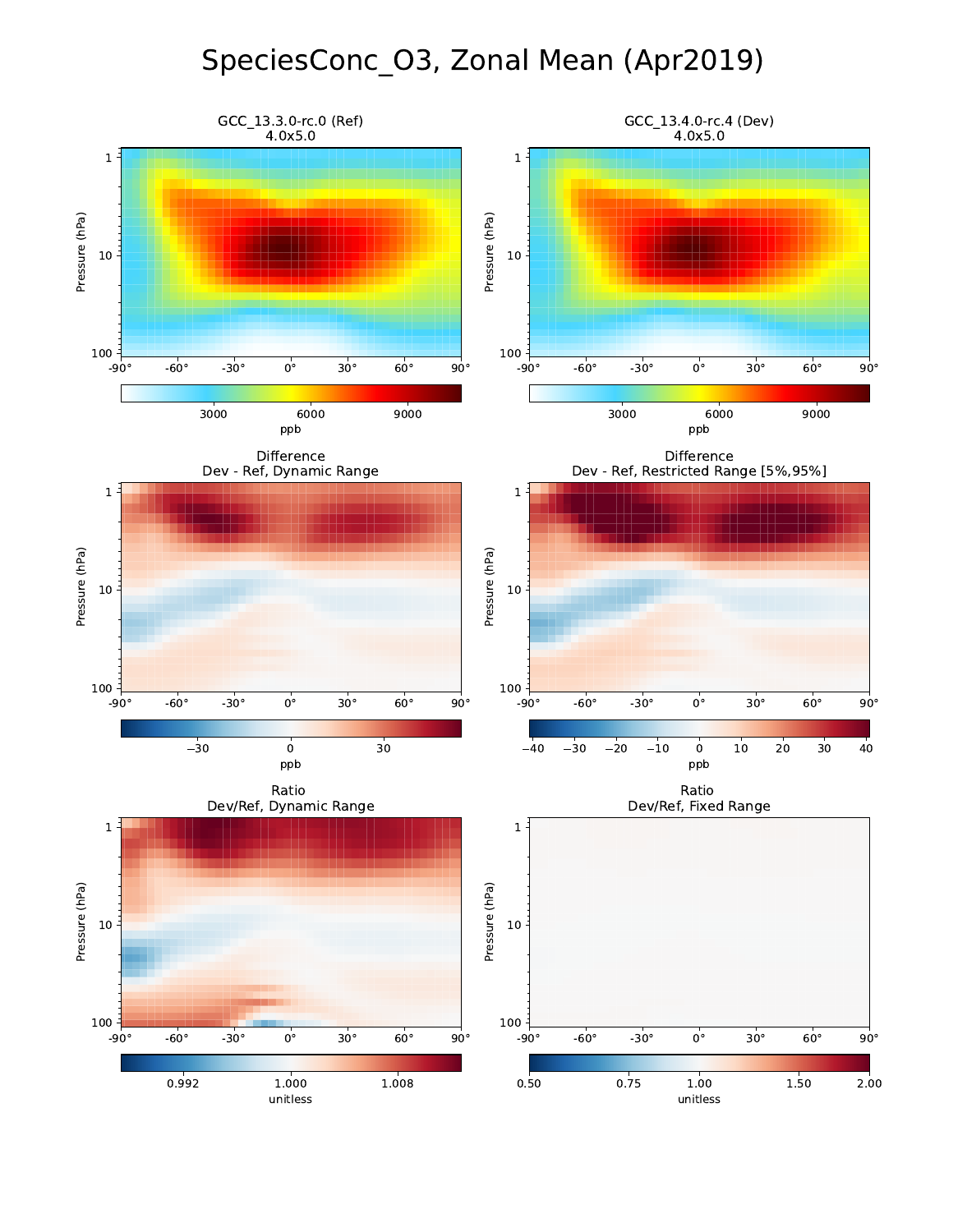## SpeciesConc\_CO, Zonal Mean (Apr2019)

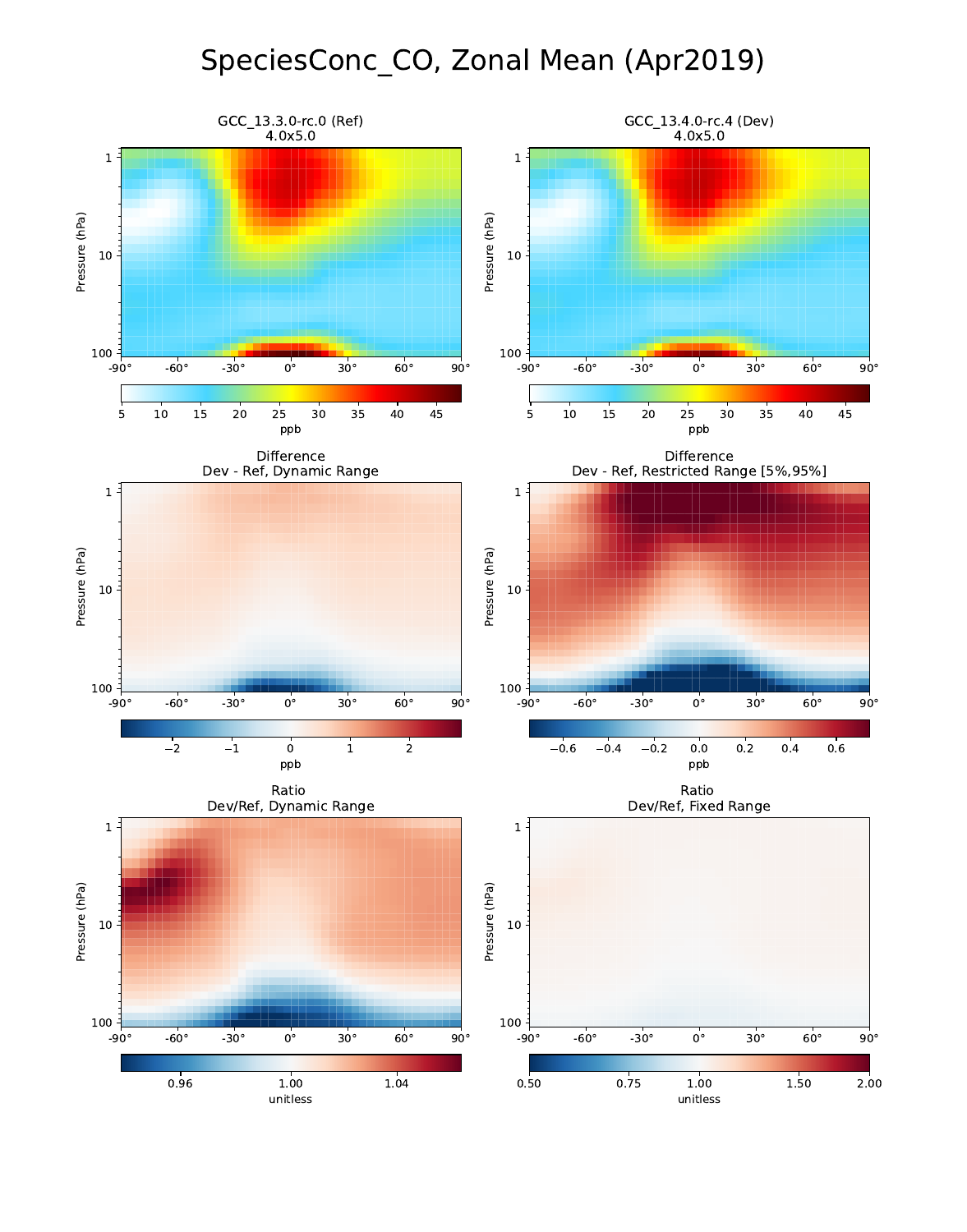## SpeciesConc\_OH, Zonal Mean (Apr2019)